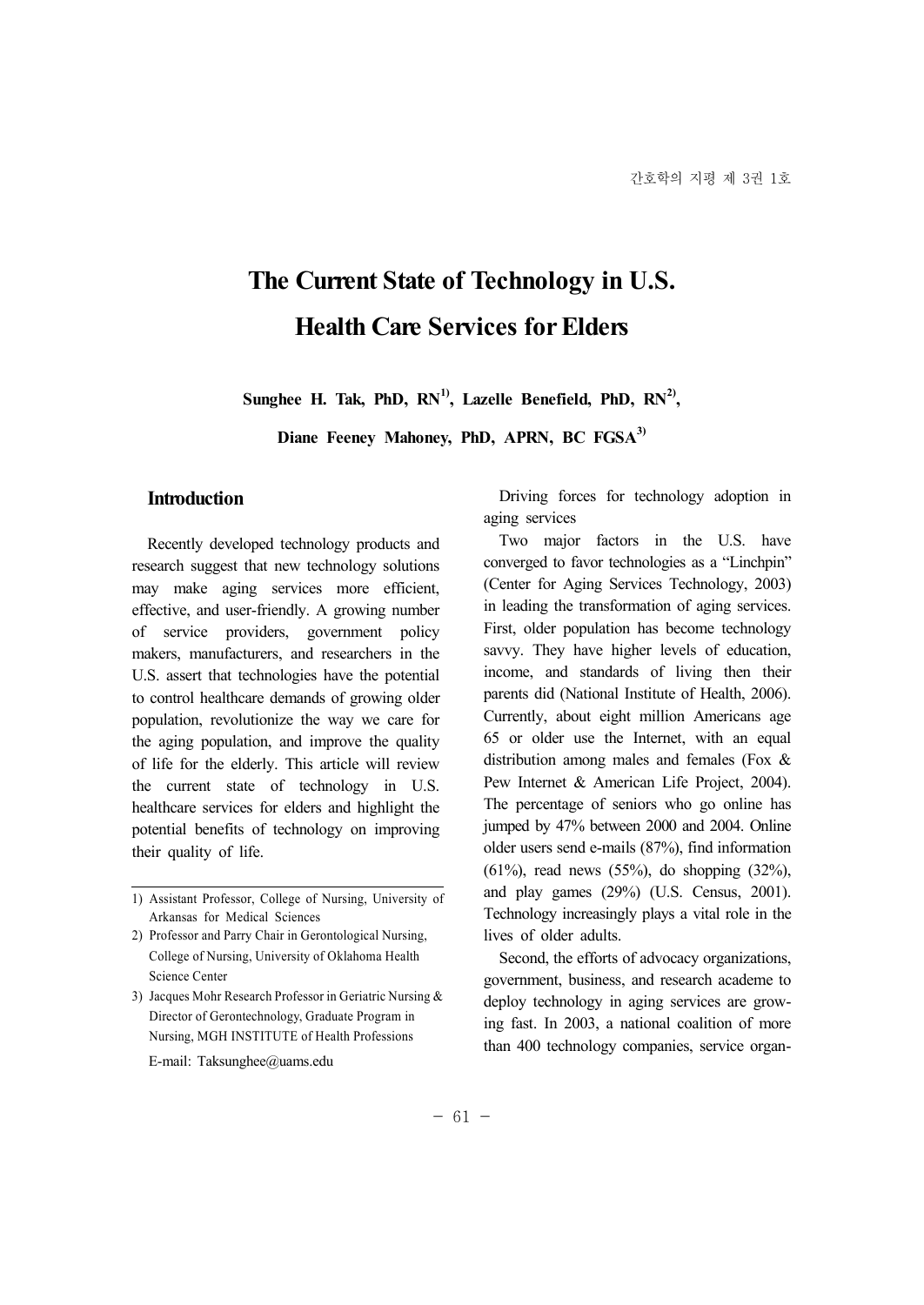izations for elders, research universities, and government representatives formed the Center for Aging Services Technology (CAST), under the auspices of the American Association of Homes and Services for the Aging. CAST has been a leading force and played a key role in the White House Conferences on Aging (CAST, 2003, 2005). Recent reports from U.S. govern ment offices emphasize the essential role of technology in future healthcare for the aging population (Brailer, 2005; U.S. Office of Technology and Policy, 2005; U.S. Office of Disability, Aging and Long-Term Care Policy, 2005). The Department of Veterans Affairs (VA), the nation's largest network of aging-related services, is a leader in introducing tech nology for the older population. A VA home monitoring system has enabled veterans to send health information electronically to their nurses who then provide the veterans with feedback and advice. The system includes video-phones, in-home messaging devices, and personal com puters with interactive chat rooms (Linkous, 2005). A report from the Office of Disability, Aging and Long-Term Care (LTC) Policy of the U.S. Department of Health and Human Services (DHHS) (2005) discussed current tech nologies relevant to LTC, identified barriers to implementing technology in residential LTC settings, and proposed strategies to overcome the barriers. More than 125 leaders and stake holders participated in the 2005 LTC Health Information Technology Summit with a vision in which the adoption of health information technology offers new opportunities to realize and extend person-centered care (American Health Information Management Association, 2005). The summit discussed priorities for LTC

health information technology, built consensus on key action items and a road map, and devel oped an agenda for focusing private and public sector efforts on promoting and implementing electronic health records and other information technologies in LTC settings. The summit em phasized person-centered care and a need for consumer engagement in all aspects of health care delivery.

Further, major technology companies (e.g., Intel) have begun to investigate a broad range of technology products and innovative solutions to meet the needs of elders with cognitive and functional disabilities. The majority of the tech nology applications are in the concept-for-test, prototype, and development phases. A few spe cialized retail outlets and catalogs already offer some products. Many technology products and solutions originally developed for home-based or acute-care have potential applications in resi dential long-term care. The technologies are ex pected not only to increase the efficiency of care delivery but also to improve the quality of life for residents in long-term care setting such as nursing homes. Businesses and non-profit or ganizations also are involved in initiatives tar geting the population to increase knowledge and skills in technology (Mahady, 2002). For exam ple, the Internet Accessibility Project, a partner ship between American Telephone & Telegraph (AT&T) and International Business Machines (IBM), funded two non-profit organizations: Generations-on-Line and SeniorNet.

Generations-on-Line develops software and training guides specifically for elders who are unfamiliar with computers. More than an esti mated 25,000 individuals have used their training materials (Generations-on-Line, 2006).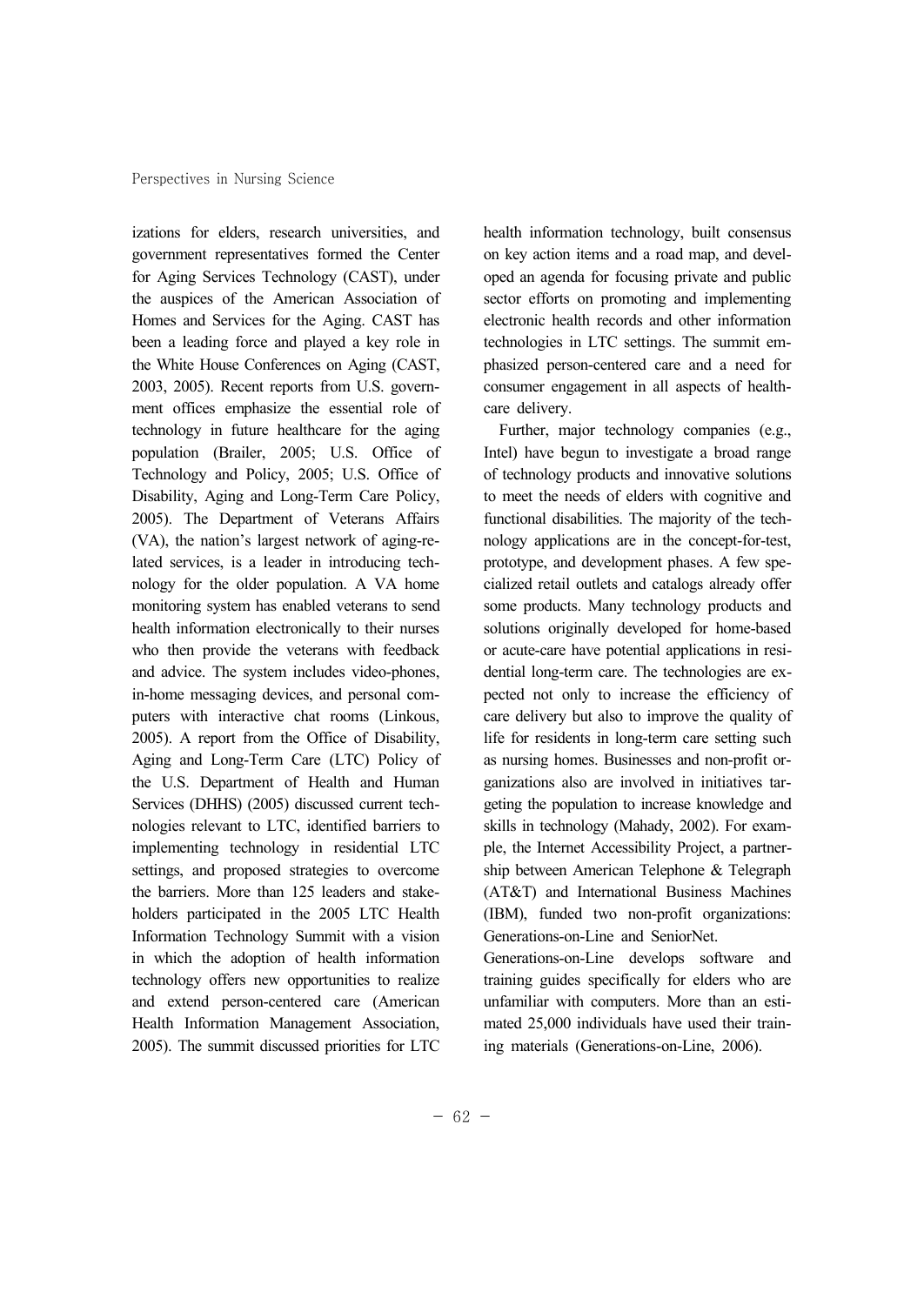SeniorNet provided technology training to over 100,000 older adults at learning centers throughout the U.S (SeniorNet, 2004). A total of 1,020 facilities, including nursing homes, senior centers, libraries, and SeniorNet learning centers, participated in the project. Other organizations such as CyberSeniors and the American Association of Retired Persons (AARP) are providing basic computer and Internet training to older persons (Morgan, 2005). <Table 1> describes programs of major governmental agencies, organizations, and businesses, that are driving forces in aging technology.

In addition, universities (e.g., Massachusetts Institute of Technology) nationwide are responding increasingly to technology needs in aging services by organizing programs of study and undertaking research in gerontology and geriatrics. The National Institute of Aging has established the Edward Roybal Centers for Research at 10 universities. The Roybal Centers facilitate the translation of basic science into practical outcomes, including new technologies, for the benefit of elders. Twenty-two universities have Rehabilitation Engineering Research Centers (RERCs) funded by National Institute for Disability and Rehabilitation Research (NIDRR)'s grants in conjunction with the U.S. Department of Education. The RERCs that focus on aging include the University of Florida (RERC on Technology for Successful Aging) and Wisconsin's Trace Center (RERC on Universal Interface and Information Technology Access, and Telecommunications Access). Other RERC research programs that have aging technology applications can be found at the University of Buffalo (focuses on "smart" housing) and University of Colorado (RERC for Advancing Cognitive Technologies). <Table 2> presents selected research programs in U.S. based universities.

< Table 1 > Examples of Driving Forces of Technology for Elders

| U.S. Government               | Office of Disability, Aging and Long-Term Care Policy, DHHS<br>Office of Technology Policy, Technology Administration, Department of Commerce<br>Department of Veterans Affairs<br>Agency for Healthcare Research and Quality<br>National Institute of Standards and Technology<br>Department of Education<br>National Institutes of Heal                                                               |
|-------------------------------|---------------------------------------------------------------------------------------------------------------------------------------------------------------------------------------------------------------------------------------------------------------------------------------------------------------------------------------------------------------------------------------------------------|
| Agencies and<br>organizations | Center for Aging Services Technologies, American Association of Homes and Services<br>for the Aging<br>American Health Information Management Association<br>Healthcare Information and Management Systems<br>Better Health Technologies, LLP, and Forrester Research<br>Markle Foundation and Robert Wood Johnson Foundation<br>Alzheimer's Association<br>Polisher Research Institute and IDEAS, Inc. |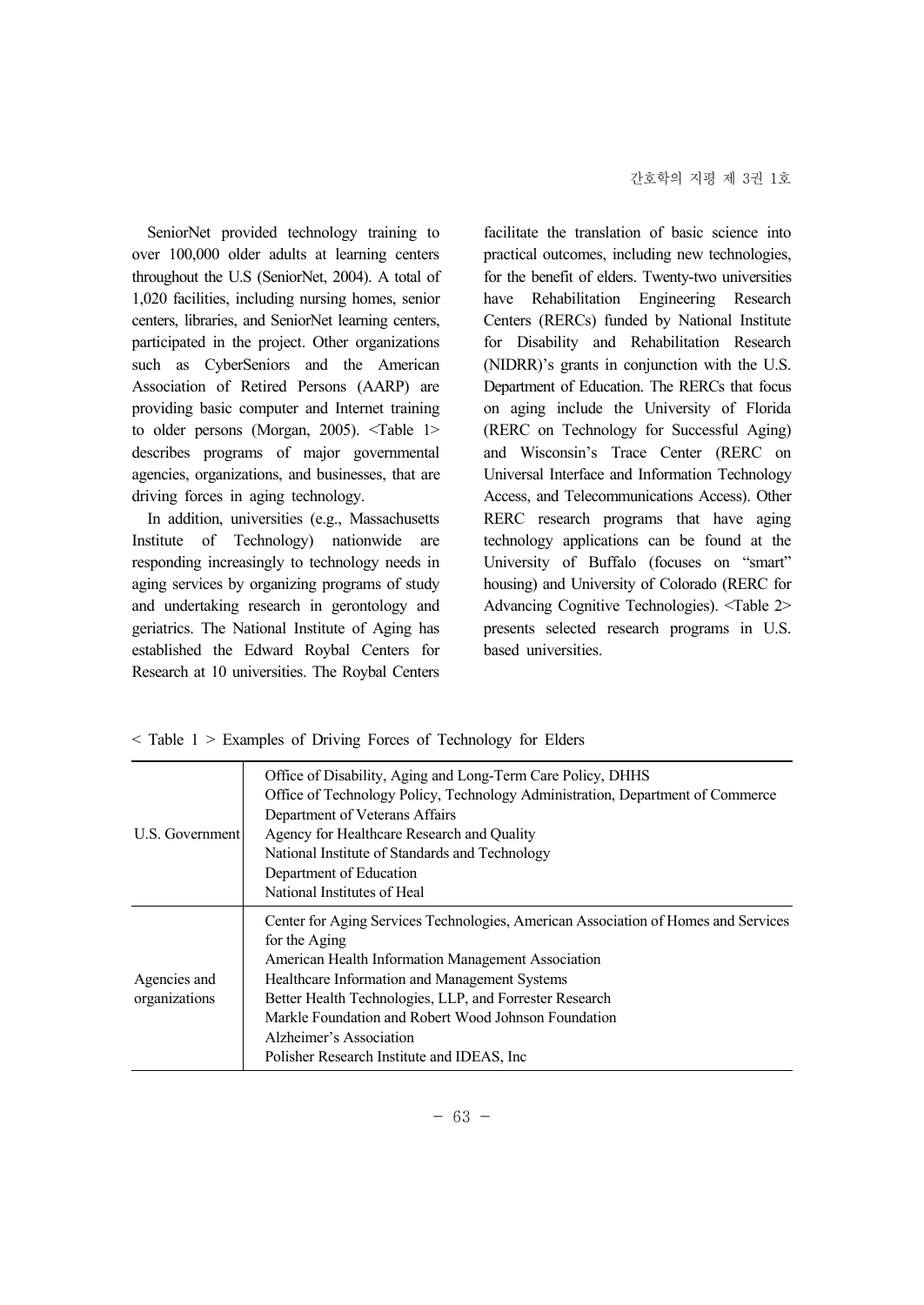|                              | Health Technology Center and Manatt, Phelps & Phillips, LLP<br>National Alliance for Health Information Technology<br>California HealthCare Foundation and Critical Mass Consulting                                                                                                                                                                                                                                                                                                                                                                                                                                                                        |
|------------------------------|------------------------------------------------------------------------------------------------------------------------------------------------------------------------------------------------------------------------------------------------------------------------------------------------------------------------------------------------------------------------------------------------------------------------------------------------------------------------------------------------------------------------------------------------------------------------------------------------------------------------------------------------------------|
| Industries and<br>businesses | Home Care Information Technology Council<br>Intel's Proactive Research Project and the Applications, Interfaces, and Media (AIM)<br>Health<br>Honeywell Automation and Control Solutions, Advanced Applications Laboratory<br>Companies that involve in CAST: Bayer, Best Buy, Comcast, General Electric,<br>Hewlett-Packard Company, Intel, Honeywell, KPMG, Medtronic, Phillips, Panasonic,<br>Samsung Advanced Institute of Technology, Scan Health Plan, Siemens, and Tyco<br>International<br>Approximately 270 manufacturers and distributors of LTC technology were identified by<br>the U.S. Office of Disability, Aging and Long-Term Care Policy |

### < Table 2 > Selected Research Programs in U.S. based universities

| <b>Universities/Centers</b>        | <b>Description</b>                                                                                                                                                                                                                                                                                                                                                                                                                                                                                                                                                               |
|------------------------------------|----------------------------------------------------------------------------------------------------------------------------------------------------------------------------------------------------------------------------------------------------------------------------------------------------------------------------------------------------------------------------------------------------------------------------------------------------------------------------------------------------------------------------------------------------------------------------------|
| <b>MIT</b>                         | MIT's "AgeLab" is one of the nation's leading centers of technology<br>research and development for aging applications. Examples of the lab's<br>health-related projects include "Pill Pets", electronic toy pets for<br>medication taking, "digital danskin" to monitor health using bio-sensors,<br>and Alzheimer's disease and wandering safe return service:<br>web.mit.edu/agelab                                                                                                                                                                                           |
| Georgia Institute of<br>Technology | The Aware Home Research Initiative (AHRI) includes projects on social<br>communication ("Digital Family Portrait" and "Dude's Magic Box"),<br>memory aids ("Cook's Collage" and "Memory Mirror"), and everyday<br>home assistants ("Gesture Pendant"). The Initiative also explores "indoor<br>location service" and "activity recognition" in a living laboratory of a<br>three-story home: www-static.cc.gatech.edu/fce/ahri/projects/index.html                                                                                                                               |
| University of Florida              | The "Gator-Tech Smart House" is one of the most progressive<br>applications of pervasive computing and renovates the concept of<br>housing. The Gator-Tech Smart House designs each room and part of the<br>house, including blind, smart phone, bed, bathtub, soap, mirror, toilet,<br>shower, social distance dining, refrigerator, laundry, and more, with<br>"smart technologies." Other projects include the VA's tele-homecare<br>demonstration and a website developed for caregivers of persons with<br>AD: www.icta.ufl.edu/gatortech/index2.html and www.alzonline.net |
| University of Colorado             | The RERC-ACT focuses on applied assistive technology for people with<br>cognitive disabilities. Projects with aging applications include "Design,                                                                                                                                                                                                                                                                                                                                                                                                                                |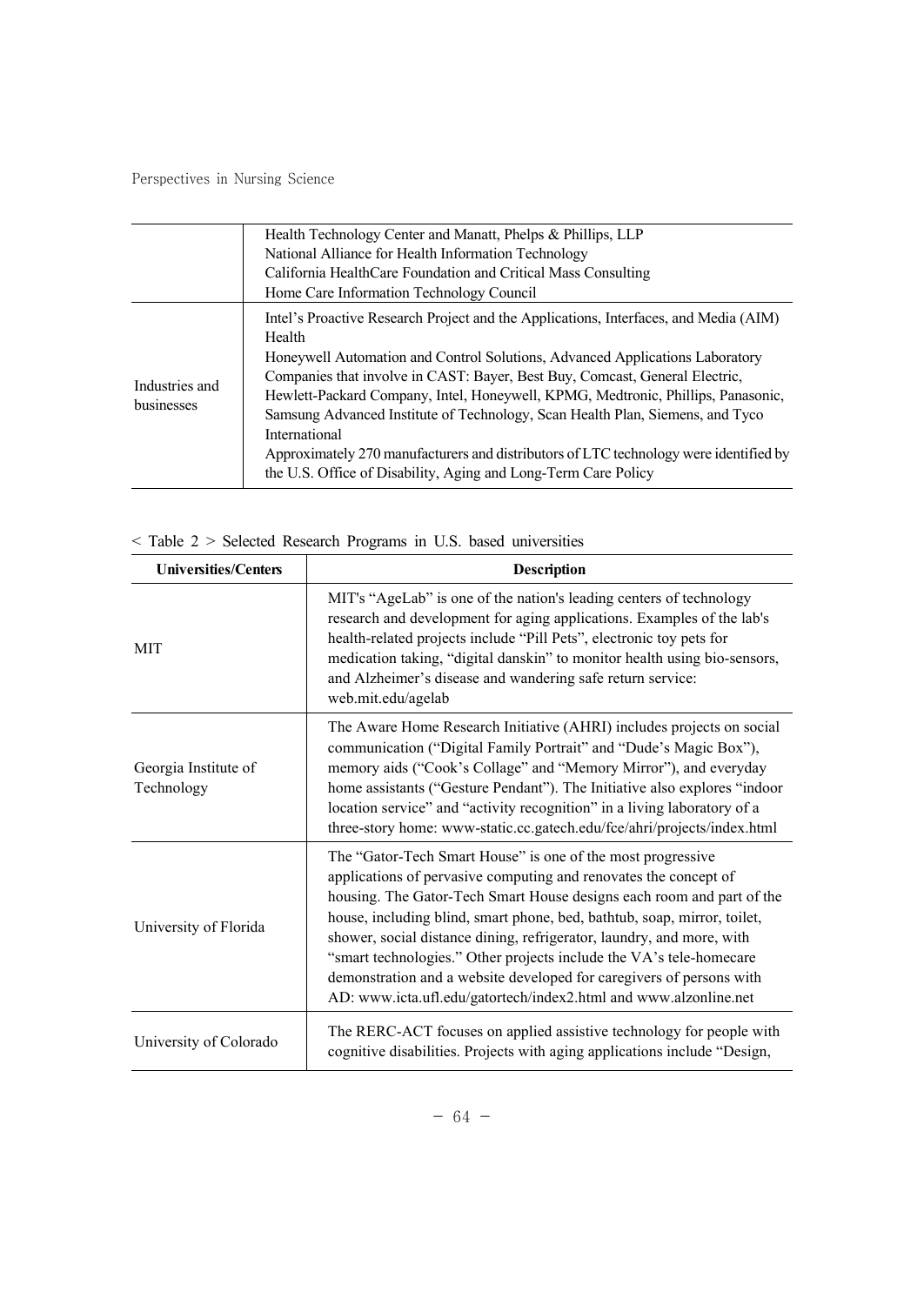| <b>Universities/Centers</b>                                                                                                                                           | Description                                                                                                                                                                                                                                                                                                                                                                                                                                                                                                                                                                                                                                                                                                                                                                                                                                                                                                                                                                                                                                            |
|-----------------------------------------------------------------------------------------------------------------------------------------------------------------------|--------------------------------------------------------------------------------------------------------------------------------------------------------------------------------------------------------------------------------------------------------------------------------------------------------------------------------------------------------------------------------------------------------------------------------------------------------------------------------------------------------------------------------------------------------------------------------------------------------------------------------------------------------------------------------------------------------------------------------------------------------------------------------------------------------------------------------------------------------------------------------------------------------------------------------------------------------------------------------------------------------------------------------------------------------|
|                                                                                                                                                                       | Implementation and Deployment of Context Aware Technologies",<br>"Lifeline", "Memory Aiding Prompting Systems (MAPS)", "Cellular<br>Engineering Micro Systems (CEMS)-Based Chronic Brain Implant", and<br>"SmartCare Project": www.colemaninstitute.org/about.php                                                                                                                                                                                                                                                                                                                                                                                                                                                                                                                                                                                                                                                                                                                                                                                      |
| Consortium of University<br>of Pittsburgh, University<br>of Michigan, National<br>Aeromautics and Space<br>Administration Johnson<br>Space Center, and AT<br>Sciences | The consortium involves projects related to memory aids, activity<br>assistant, and cognitive orthotics. The "Solo" allows a caregiver/staff to<br>organize an elder's tasks into a daily schedule and instructs him/her on<br>how to perform the tasks. It provides automatic assistance in revising the<br>elder's schedule as situations change (e.g., tasks run over expected times<br>or need to be rescheduled). "Autoreminder" is another adaptive cognitive<br>orthotic that can send a reminder on a mobile robot or run on a handheld<br>computer. The "nursebot" named Pearl assists elders in activities of daily<br>living: www-2.cs.cmu.edu/~nursebot                                                                                                                                                                                                                                                                                                                                                                                    |
| Oregon Health and<br><b>Science University</b>                                                                                                                        | The Oregon Roybal Center for Aging, Technology, Education &<br>Community Health (ORCATECH) facilitates pilot studies to use<br>emerging technologies in aging. The "MedTracker", an intelligent pill<br>box, recognizes if a user needs help with medication. The "Point of Care<br>Laboratory" consists of artificial intelligence algorithms that combine<br>information from a variety of sensors and tracking devices placed<br>throughout the homes of seniors, assesses situations involving possible<br>mobility or cognition problems, and provides health coaching to a user.<br>Intelligent walkers and canes detect balance changes and sound alerts or<br>signals to encourage appropriate use. Beds equipped with weight sensors<br>track sleep patterns, and strategically-placed sensors track movement in<br>homes. Adaptive computer games monitor cognitive performance and<br>potentially improve an individual's cognitive skills:<br>www.sciencedaily.com/releases/2005/12/051214082310.htm or<br>www.ohsu.edu/alzheimers/roybal/ |
| University of Virginia                                                                                                                                                | The Medical Automation Research Center focuses on automation and<br>robotic solutions to provide healthcare. The "In-home Monitoring System<br>(IMS) and Sleep Monitoring System" comprise a set of wireless<br>proximity infra-red sensors to monitor and detect vital signs, motion<br>activities, activities of daily living, and sleep behaviors. The "Robotic<br>Walker" is an intelligent automated assistive walking device:<br>marc.med.virginia.edu/projects.html                                                                                                                                                                                                                                                                                                                                                                                                                                                                                                                                                                             |
| University of Washington                                                                                                                                              | The assisted cognition project combines "computer science research in<br>artificial intelligence and ubiquitous computing with clinical research on<br>patient care." The "Project ACCESS" supports persons with cognitive<br>disabilities to find directions and locations, using a GPS-enabled                                                                                                                                                                                                                                                                                                                                                                                                                                                                                                                                                                                                                                                                                                                                                       |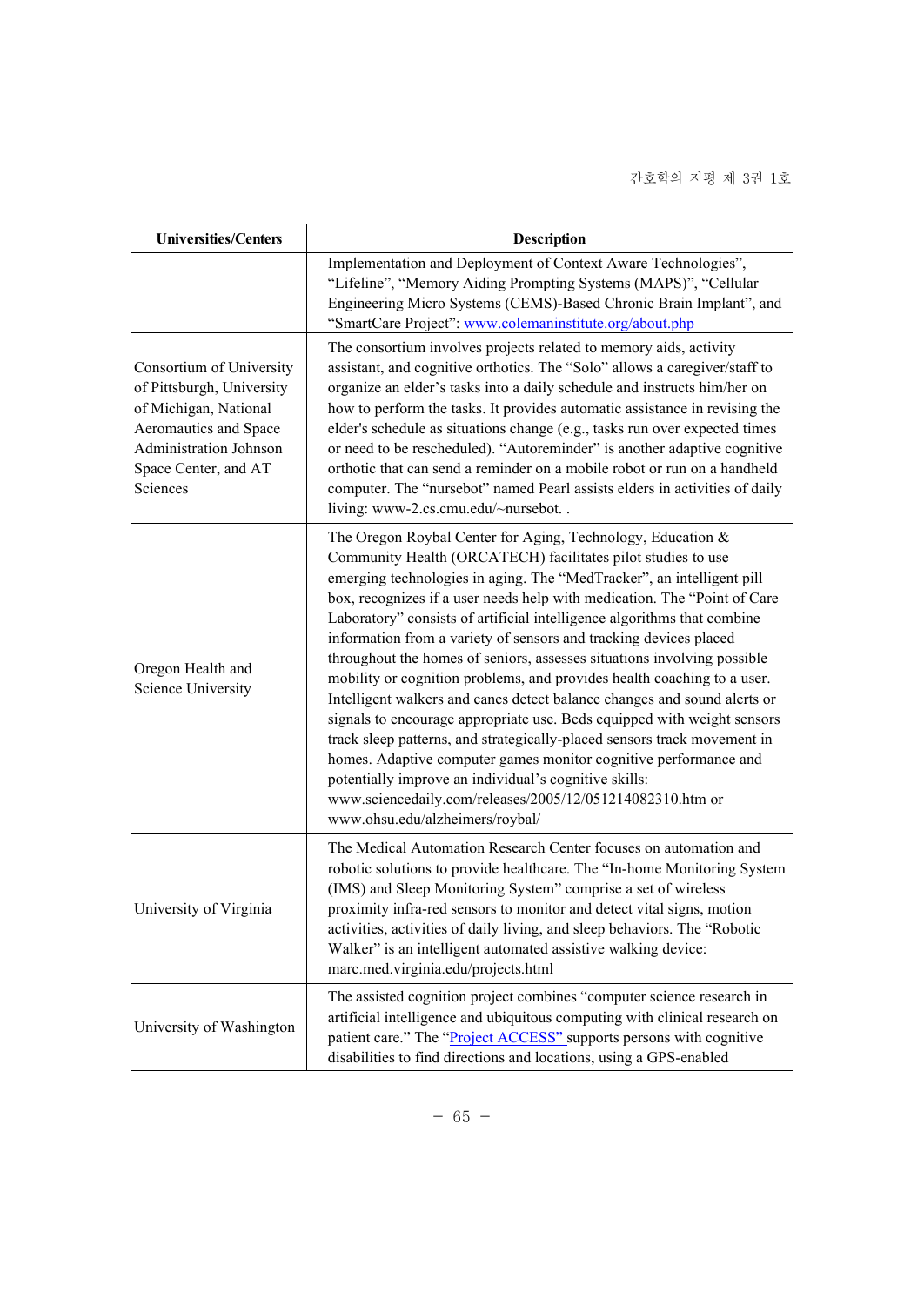| <b>Universities/Centers</b>                                                       | <b>Description</b>                                                                                                                                                                                                                                                                                                                                                                                                                                                                                                                                                                                                                                                               |
|-----------------------------------------------------------------------------------|----------------------------------------------------------------------------------------------------------------------------------------------------------------------------------------------------------------------------------------------------------------------------------------------------------------------------------------------------------------------------------------------------------------------------------------------------------------------------------------------------------------------------------------------------------------------------------------------------------------------------------------------------------------------------------|
|                                                                                   | cell-phone with a remote monitoring and reasoning system. The "SHARP<br>(a System for Human Activity Recognition and Prediction)" project is<br>related to daily activity monitoring: www.cs.washington.edu/assistcog/                                                                                                                                                                                                                                                                                                                                                                                                                                                           |
| University of Rochester                                                           | The Center for Future Health has developed "Chester the Talking Pill", an<br>avatar technology embedded into a medicine cabinet. When a user opens<br>the medicine cabinet, "Chester" asks people questions, checks data bases<br>of physician instructions, medication schedules and potential interactions<br>among drugs, and provides advice via a pop-up video on a computer<br>screen. The Center also is developing "Automated Health Assessment"<br>systems: www.futurehealth.rochester.edu                                                                                                                                                                              |
| Center for Research<br>&Education on Aging<br>&Technology<br>Enhancement (CREATE) | CREATE is a consortium of the University of Miami, Florida University,<br>and Georgia Institute of Technology and conducts research on human<br>interaction with technology. Activities examine "user needs and<br>preferences, identify problems with existing systems, and explore the<br>efficacy of potential design solutions" to enhance the ability of older<br>people to use technologies: www.med.miami.edu/psychiatry/create.html                                                                                                                                                                                                                                      |
| MGH Institute of Health<br>Professions                                            | The Gerontechnology lab & Partners Telemed Connected Health<br>Initiative explores feasibility, usability, and interventions of multiple<br>innovative technologies in real world geriatric home, business, and care<br>settings. The Initiative concerns design for end-users (e.g., family, LTC<br>residential staff, & elders), comparison of wireless sensor monitoring and<br>nurse online discussion group outcomes, and willingness to pay for<br>technology (Mahoney, 2000, 2004; Mahoney, Tarlow, Jones, Tennstedt,<br>& Kasten, 2001 www.mghihp.edu) as wellas teledermatology and<br>consultant medical services via the Internet (www.telemedicine.partners.<br>org) |
| University of Oklahoma                                                            | Research studies describe and prioritize caregiving concerns of distance<br>caregivers of cognitively impaired elders living alone at home or in LTC<br>facilities and identify current and emerging technology interventions to<br>address priority caregiving concerns.                                                                                                                                                                                                                                                                                                                                                                                                        |
| University of Arkansas for<br><b>Medical Sciences</b>                             | Research studies examine theeffects of Therapeutic Computer Activity<br>Interventions on cognition, affect, depression, and agitated behaviors<br>among persons who have cognitive and functional disabilities and reside<br>in LTC settings (Tak, Beck, Buettner, & Clark, 2005; Tak & Beck, 2005)                                                                                                                                                                                                                                                                                                                                                                              |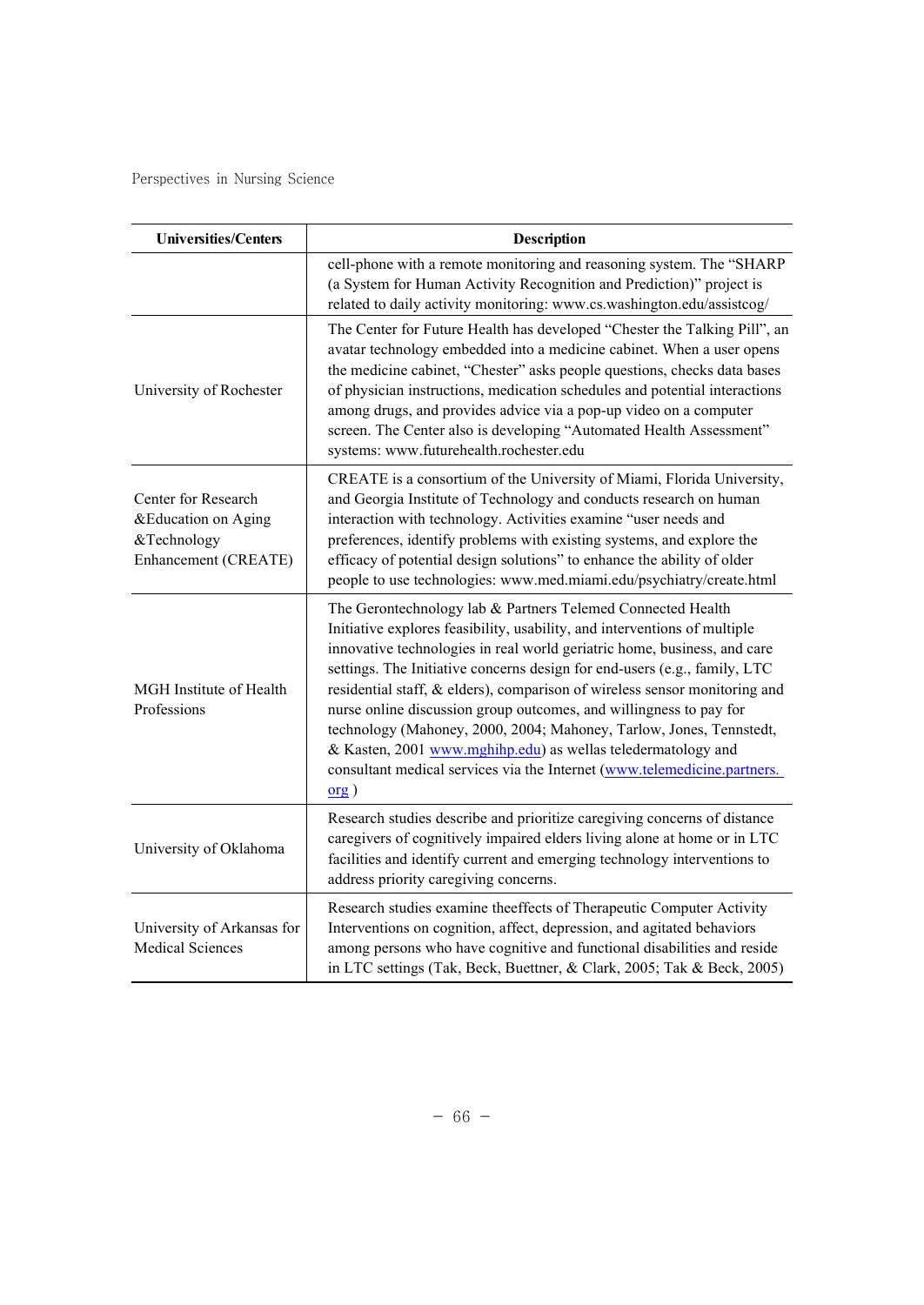#### **Progresses and Challenges**

Technology has potential to support activities of daily life and enriches the lives of elders ranging from safety (falls, wandering) to self-care activities (bathing, medication, eating, mobility, sleeping) to communication (social interaction and connection) to entertainment (recreation, leisure). Principles that guide the Mynatt, Rowan, Craighill, & Jacobs, 2001; development and use of technology include as sessing while helping, adapting assistance to variability in cognitive and functional abilities, catalyzing instead of replacing social inter actions, and using familiar interfaces (Morris and Lundell, 2003).

On the horizon is ubiquitous computing, or the era of calm technology, when technology re cedes into the background of our lives (Weiser, 1996). The first era in computing consisted of mainframes shared by lots of people. Now we are in the personal computing era with person and machine staring uneasily at each other across the desktop. Ubiquitous, pervasive, and proactive computing represents the third era in computing, just now beginning. They are un obtrusive, preventive, personalized, and remote. Some of high-tech options may include: wireless broadband; biosensors and bodily diag nostics; activity sensors and behavioral diag nostics; information fusion; personal health informatics; ambient displays and actuator net works; agents, assistants, coaches, and com panions; adaptive, distributed interfaces; and re mote community and collaboration (Dishman, Matthews, & Dunbar-Jacob, 2004). These en abling, automation and embedded technologies in use in the community or acute care setting have potential applications in residential care set-

tings such as nursing homes ("Computer-based technology and caregiving for older adults. Special National Conference Report", 2003).

These technologies offer strong assistance for safety and monitoring, managing everyday activities, cognitive stimulation, and social con nectedness (McClendon, Bass, Brennan, & McCarthy, 1998; Morris & Lundell, 2003; "Spotlight Story: Interview with Eric Dishman", 2003). In the person-centered nursing home of the future, ubiquitous computing and embedded technology will emerge as assists in the environment by integrating computer technology into the physical structure and architecture, the furniture, and the social environment surrounding the resident. Infrared and radio frequency based elopement alarm systems can monitor many doors, elevators, and outdoor areas, ac companied with tracking systems that enable staff to locate residents who have left the fa cility (Technology for Long Term Care, 2006). Computer and communication-based Internet technology can provide support for addressing residents' psychosocial needs by connecting them to families, friends, and communities (Care For People With Dementia. Perspectives Technology: A Research Planning Workshop for ETAC [Everyday Technologies for Alzheimer Care], 2004; "Digital home tech nologies for aging in place", 2004; Mynatt, Rowan, Craighill, & Jacobs, 2001). Two-way video connections adapted for the elder's level of physical and cognitive ability can provide so cial and cognitive stimulation by communicating with family and friends in other locations, inter net chat sites, and accessing newspapers or information on topics ofinterest. Intelligent assis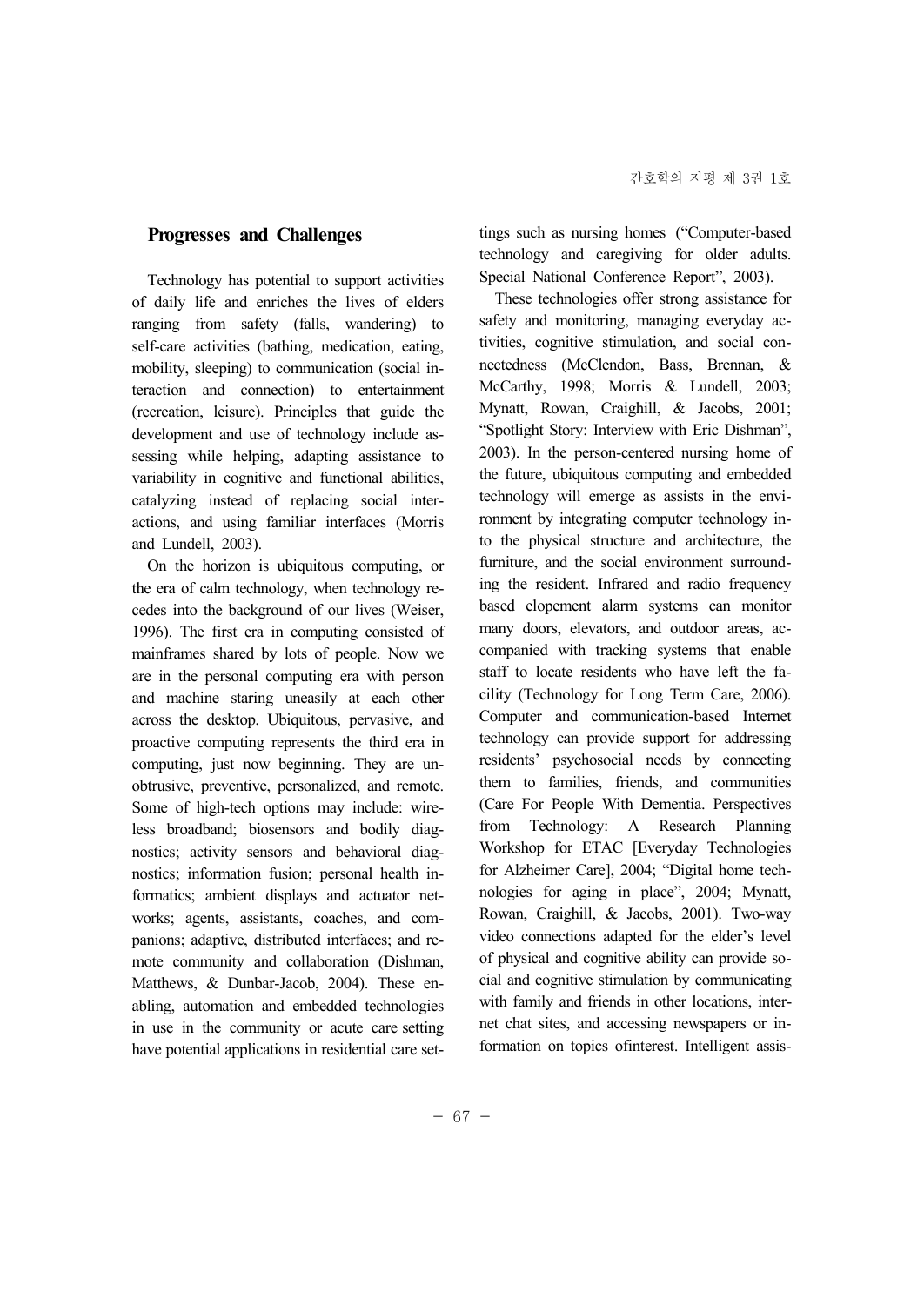tive technology such as activity cueing, auto minders, and televideo monitoring

will assist in wellness checking, provide information and decision-support, and assess changes in health or functional status (Brennan, Moore, & Smyth, 1995; Care For People With Dementia. Perspectives from Technology: A Research Planning Workshop for ETAC [Everyday Technologies for Alzheimer Care], 2004; Czaja & Rubert, 2002; Czaja, Sharit, Charness, Fisk, & Rogers, 2001; Morris & Lundell, 2003). The use of family portraits, am bient displays, and customized two-way video and computers offer methods to connect with others through the use of familiar devices (Dishman, Matthews, & Dunbar-Jacob, 2004; Mankoff et al., 2003; Morris & Lundell, 2003; Mynatt, Rowan, Craighill, & Jacobs, 2001; Nixon, 2006).

However, the majority of the applications and technology products are still in concept-for-test, prototype, and developmental stage. Further, major barriers to identifying and implementing technology in aging services include awareness, access, acceptance and adoption, and lack of regulatory standards and evaluation processes (U.S. Office of Technology and Policy, 2005; U.S. Office of Disability, Aging and Long-Term Care Policy, 2005). First, elders, their family and family caregivers, and healthcare providers often are unaware of the availability of emerging aging service-related technology products and lack information about where to find technologies. <Table 3> presents web resources and advocacy and interest groups that target im proving awareness and knowledge in emerging technologies for elders. Second, making technol ogy available for all elders with different cognitive, perceptual, and physical abilities is challenging. Universal design in technology products has been emphasized to improve acces sibility of technologies. Third, healthcare pro viders may not see the importance of technol ogy or be ready to accept and adopt tech nologies in delivering care. Factors that affect acceptance of aging-service technologies may include usefulness and usability, efficiency of care delivery, cost-effectiveness, and improve ment of quality of life among elders. Healthcare providers are concerned about the technology's applicability to their situations/settings, the sta bility of the manufacturer, and the cost-effectiveness of the technology. They lack experience implementing and managing technological changes. Further, restrictions of financial and human resources prevent them from purchasing and implementing technologies. Finally, failure of the regulatory system to keep pace with tech nological advances stands in the way of im plementing technologies. Regulatory agencies lack experience in evaluating technological ap plications in aging service. Currently, few regulatory standards and policies of reimbursement are associated with aging service technology.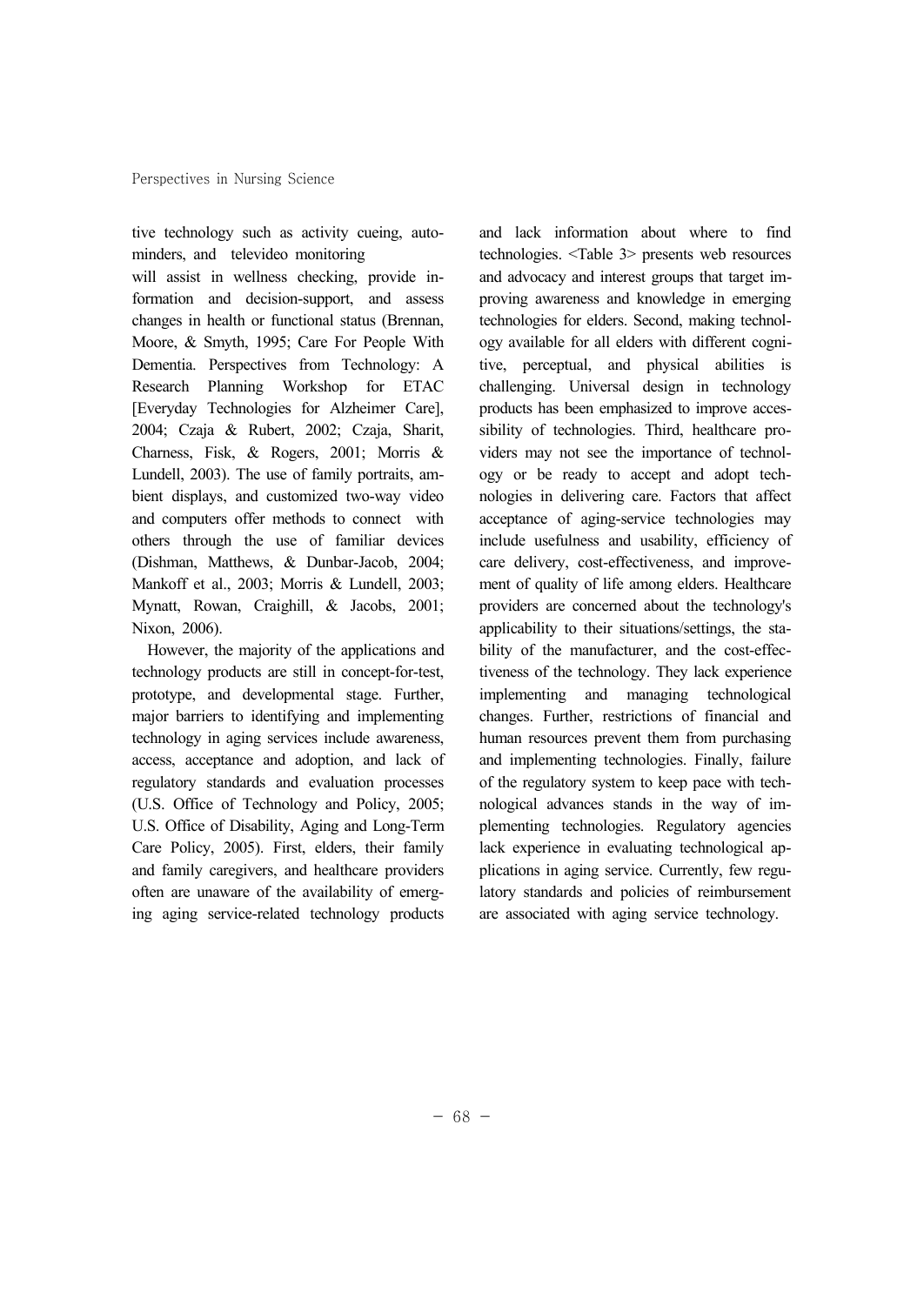| Center for Aging<br>Services Technologies<br>(CAST) Clearinghouse                                                            | Offers a user-friendly clearinghouse for current technology products, pilot<br>projects, research and development, and emerging technologies.<br>(http://www.agingtech.org/)                                                                                                                                                                                                                                                                                                                                                         |
|------------------------------------------------------------------------------------------------------------------------------|--------------------------------------------------------------------------------------------------------------------------------------------------------------------------------------------------------------------------------------------------------------------------------------------------------------------------------------------------------------------------------------------------------------------------------------------------------------------------------------------------------------------------------------|
| Technology for<br>Long-Term Care                                                                                             | Provides information to professionals on available LTC technologies.<br>(http://www.TechForLTC.org)                                                                                                                                                                                                                                                                                                                                                                                                                                  |
| Aging and Disability<br><b>Resource Centers</b><br>(ADRCs), U.S. DHHS                                                        | Includes information about in-home services and nursing facility care<br>(http://www.aga.gov/press/fact/pddf/fs aging disability.pdf)                                                                                                                                                                                                                                                                                                                                                                                                |
| Center for Independent<br>Living (CIL)'s<br>"Pathfinder for Services<br>and Programs for Older<br>Americans"                 | Includes a comprehensive reference manual on federal programs and legislation<br>as well as a source of useful information and references on such as topics as<br>assistive technology, home modification, transportation, and housing<br>(http://rerc.ufl.edu/CIL/).                                                                                                                                                                                                                                                                |
| <b>SPRY</b> (Setting<br>Priorities for<br>Retirement Years)<br>Foundation                                                    | Non-profit foundation for research and educational activities in the aging<br>population. Develops consumer-oriented educational brochures and information<br>on technology use (http://www.spry.org/about_spry/spry_portfolio.html).<br>Carries out research and educational activities that emphasize planning and<br>prevention-oriented strategies. Interested in enabling people to better access and<br>understand new information by translating research findings into<br>consumer-friendly language (http://www.spry.org/). |
| HIMSS and Center for<br>Health Information and<br><b>Decision Systems</b>                                                    | The Health Information Technology (HIT) Dashboard provides a color-coded,<br>easy-to-read visual interface that tracks over 500 state, federal, and private HIT<br>initiatives related to electronic health records including LTC settings<br>(http://www.hitdashboard.com/)                                                                                                                                                                                                                                                         |
| National Institute of<br>Standards and<br>Technology,<br><b>Healthcare Standards</b><br>Landscape                            | Publishes information on health information technology standards,<br>organizations and related references.<br>(http://hcsl.sdct.nist.gov:8080/hcsl/home.html)                                                                                                                                                                                                                                                                                                                                                                        |
| <b>Illinois Assistive</b><br><b>Technology Program</b><br>and Pennsylvania<br><b>Assistive Technology</b><br>Lending Library | Povides information on the availability of Assistive Technology (AT) services<br>and programs for people with disabilities.<br>(http://www.iltech.org/agingtechnology.asp and<br>http://disabilities.temple.edu/programs/assistive/atlend/index.htm)                                                                                                                                                                                                                                                                                 |
| <b>Intuitive Care Advisors</b><br>(ICA)                                                                                      | Provides information about the newest development, distribution and adoption<br>of home-based, technology-enabled healthcare products and services.<br>(http://www.icareadvisors.com/index.shtml)                                                                                                                                                                                                                                                                                                                                    |

## < Table 3 > Resource Websites on Aging Technologies, Advocacy and Interests Groups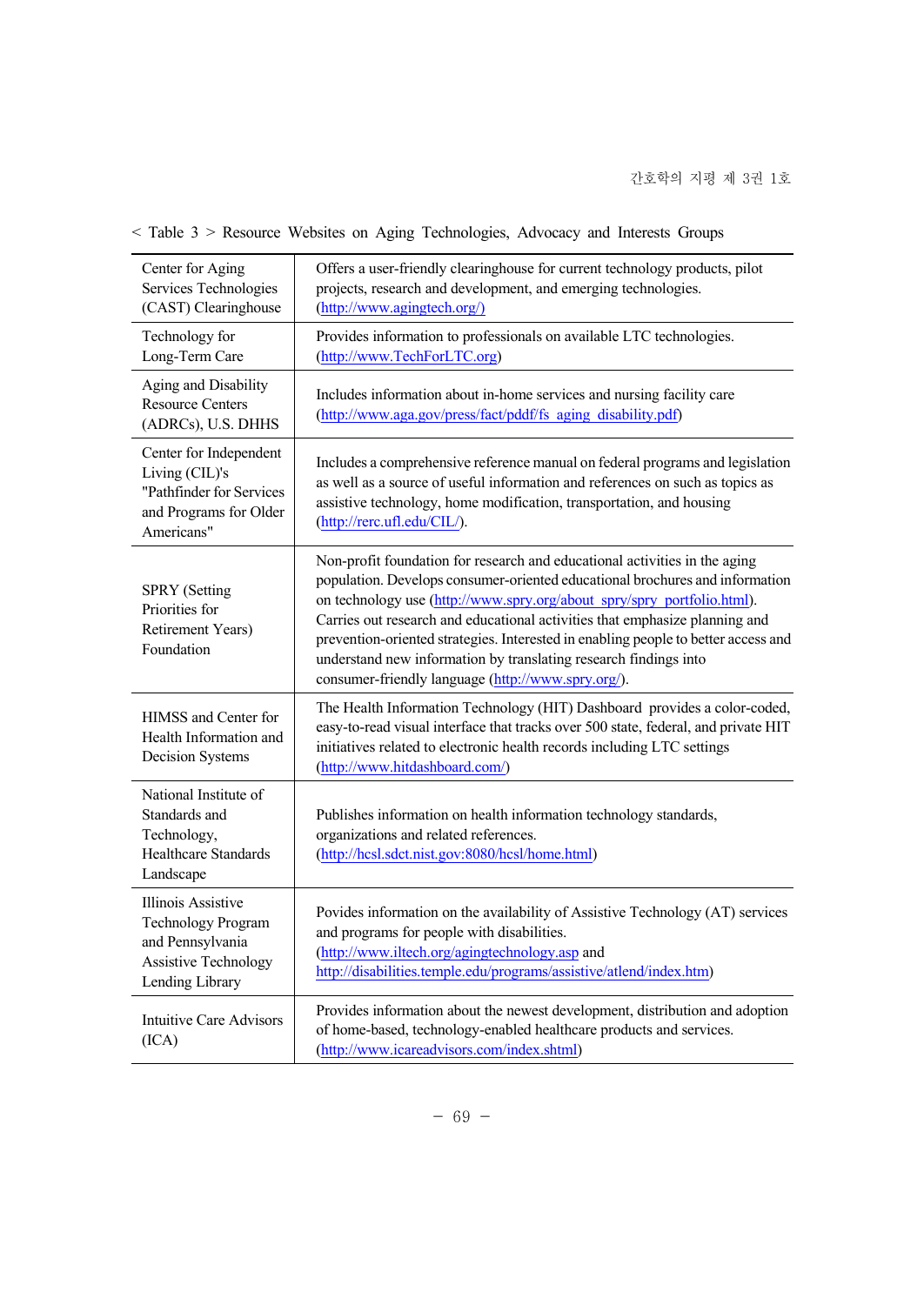| Gerontological Society<br>of America (GSA)                                      | Promotes the conduct of multi- and interdisciplinary research in aging and has a<br>formal "Interest Group on Technology and Aging" that promotes and supports<br>research and practice of applying technology to improve the quality of life for<br>older persons (http://faculty.cua.edu/tran/gsa-tag/index.htm). |
|---------------------------------------------------------------------------------|---------------------------------------------------------------------------------------------------------------------------------------------------------------------------------------------------------------------------------------------------------------------------------------------------------------------|
| Alzheimer's<br>Association                                                      | Organizes conferences and a workgroup on technology use in AD. Provides<br>research grants of "Everyday Technologies for Alzheimer's Care (ETAC)" in<br>partnership with Intel Corporation and Agilent (http://www.alz.org/).                                                                                       |
| AARP                                                                            | Collaborates with numerous government, non-profit, and for-profit<br>organizations on a wide range of matters related to aging including technology<br>(http://www.aarp.org/)                                                                                                                                       |
| National Association<br>for Home Builders<br>(NAHB),<br>RemodelorsTM<br>Council | Designs a "Life/Wise Home" with universal design principles and technologies<br>(http://www.nahbrc.org/)                                                                                                                                                                                                            |

#### **Conclusion**

Growing evidence indicates that technology may transform aging services to be more efficient, effective, and user-friendly. Currently, aging service providers, government policy makers, manufacturers, and researchers in the U.S. put efforts on the development and use of technology that provides assessment and assistance of cognitive and functional abilities. If designed and implemented appropriately, technology potentially can be an important instrument to critically improve the quality of care for older population.

#### **References**

American Health Information Management Association. (2005). A road map for health IT in long term care: 2005 LTC Health IT

Summit. AHIMA.

- Brailer, D. (2005). Remarks by David Brailer, National Coordinator for Health Information Technology, Healthcare Information and Management Systems (HIMSS). Retrieved March 23, 2006, from http://www.agingtech. org/documents/Brailer\_healthcareIT.pdf
- Brennan, P. F., Moore, S. M., & Smyth, K. A. (1995). The effects of a special computer network on caregivers of persons with Alzheimer's disease. *Nursing Research, 44*(3), 166-172.
- Care For People With Dementia. Perspectives from Technology: A Research Planning Workshop for ETAC (Everyday Technologies for Alzheimer Care). (2004, July 17). Paper presented at the 9th International Conference on Alzheimer's Disease, Philadelphia, PA.
- Center for Aging Services Technologies. (2003). Progress and Possibilities: state of technology and aging services 2003. Retrieved from March 23, 2006, from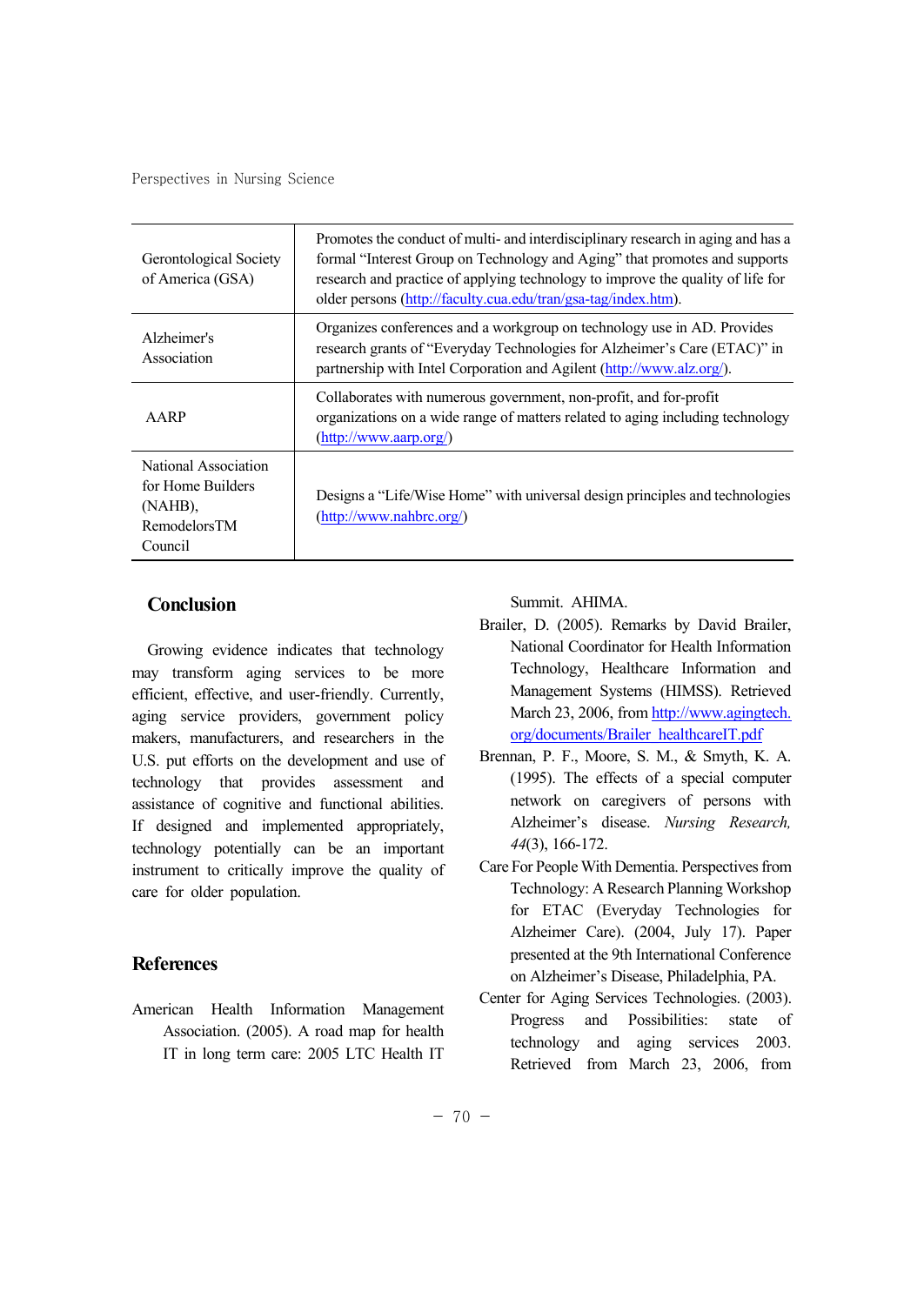http://www. agingtech.org/documents/2003 CAST\_WhitePaper.pdf

- Center for Aging Services Technologies. (2005). Leading Change: An Opportunity to Transform Healthcare Services. Retrieved from March 23, 2006, from http://www. agingtech.org/documents/Leading\_Change.p df
- Computer-based technology and caregiving for older adults. Special national conference report. (2003). *Public Policy and Aging Report, 14*, 1-32.
- Czaja, S. J., & Rubert, M. (2002). Telecommunications technology as an aid to family caregivers of persons with dementia. *Psychosomatic Medicine, 64*, 469-476.
- Czaja, S. J., Sharit, J., Charness, N., Fisk, A. D., & Rogers, W. (2001). The center for research and education on aging and technology enhancement (CREATE): A program to enhance technology for older adults. *Gerontechnology, 1*, 50-59.
- Digital home technologies for aging in place. (2004). Retrieved February 13, 2006, from http://www.intel.com/research/print/overvie w digital home.pdf
- Dishman, E., Matthews, J., & Dunbar-Jacob, J. (2004). Everyday health: Technology for adaptive aging. In R. Pew & S. Van Hemel (Eds.), Technology for Adaptive Aging (pp. 179-208). Washington, D.C.: The National Academies Press.
- Fox, S. (2004). Older Americans and the Internet. Retrieved March 22, 2006 from Pew Internet & American Life Project website: http://www.pewinternet.org/PPF/r/117/repor t\_display.asp

Generations on Line. (2006). Missions of

Generations on Line. Retrieved from March 22, 2006, from http://www.generationsonline .com/

- Mahady, M. (2002). Internet initiative targets LTC residents. *Caring for the Ages, 3*(8), 1, 12-14.
- Mahoney, D. (2000) Developing technology applications for intervention research: A case study. *Computers in Nursing, 18*(6), 260-264.
- Mahoney, D. (2004) Linking Home Care and the workplace through innovative wireless technology: the worker interactive networking (WIN) project. *Home Health Care Management and Practice, 16*(5), 417-428.
- Mahoney, D., Tarlow, B., Jones, RN, Tennstedt, S., & Kasten L. (2001). Factors affecting the use of a telephone-based computerized intervention for caregivers of people with Alzheimer's disease. *Journal of Telemedicine and Telecare, 7,* 139-148.
- Mankoff, J., Dey, A., Hsieh, G., Kientz, J., Lederer, S., & Ames, M. (2003, April 5-10). Heuristic Evaluation of Ambient Displays. Paper presented at the CHI 2003 Conference on Human Factors in Computing Systems, Fort Lauderdale, FL.
- McClendon, M. J., Bass, D. M., Brennan, P. F., & McCarthy, C. (1998). A computer network for Alzheimer's caregivers and use of support group services. *Journal of Mental Health & Aging, 4*(4), 403-420.
- Morgan, R. (2005). Technology greets the age wave. *The Gerontologist, 45*(5), 704-710.
- Morris, M., & Lundell, J. (2003). Ubiquitous computing for cognitive decline: findings from Intel's proactive health research. Retrieved February 13, 2006, from http://www.alz.org/Research/Care/Intel\_Ubi quitousComputing.pdf